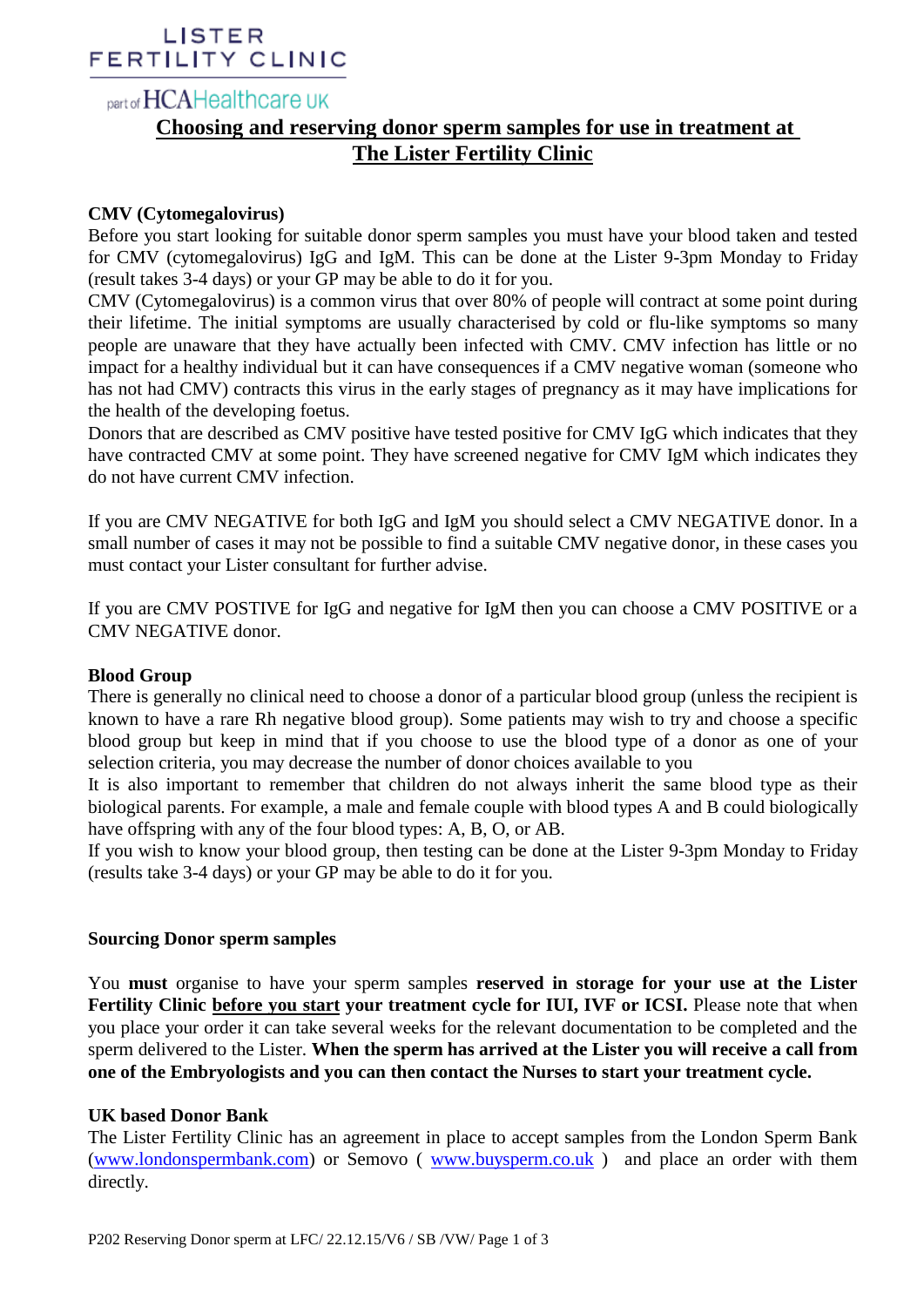## LISTER **FERTILITY CLINIC**

# part of HCAHealthcare UK

You may be able to source donor sperm from elsewhere in the UK and if you are able to do this then we may accept the samples as long as the donor bank is licensed by the HFEA.

## **Sourcing donor sperm abroad**

As an alternative to UK-sourced donor sperm the majority of patients have been choosing to source donor sperm samples from abroad and import them into the UK. There are two donor banks that the Lister Fertility Clinic work with currently, Xytex and European Sperm Bank. The Lister only work with these two donor banks and are not able to accept samples from any other non-UK donor banks.

Both of the companies are established donor banks and they do make extra charges for access to some areas of their websites giving extra information on individual donors.

All samples are ordered directly with the donor bank and then the donor bank will contact us and arrange shipment. Once the samples are received at the Lister they will be stored for you under your unique identification code.

If you wish to locate donor sperm samples through this route then you MUST select an **ID –Disclosure donor (Xytex) or Open donor (ESB) and check the CMV status as explained earlier.** This means that the donor bank provides us with the information required to register the donor with the HFEA so that the donor's details are on the record for any child born as a result of his donation to possibly access when the child is at least 18 years old. Each donor can achieve a maximum of ten families in the UK so not all the listed ID-disclosure/ open donors may be available for import into the UK.

Usually one vial is used per treatment cycle, most patients choose to import 2-6 vials but this is ultimately dependant on how many treatment cycles you might be prepared to undergo. **Usually one vial is used per treatment cycle, occasionally the sperm in one vial does not survive the freezing process well and it may be necessary to thaw a second vial or to perform ICSI instead of IVF.** You may also wish to consider that you may want to import extra vials to attempt for a sibling pregnancy; you should contact the donor bank directly to discuss possible future availability of any individual donor.

If you are a same-sex couple both wishing to have treatment with the same donor, please discuss this with the Donor Bank prior to your order.

Please be aware that there is no refund or buy-back option available for unused samples.

## **Xytex donor bank USA, [www.xytex.com](http://www.xytex.com/)**

The CMV status of all the donors is clearly shown on the xytex website.

Four types of vials (units) are available, Unwashed, Prewashed, ART and ICSI. Not all donors have all types of vials available but different types of vials can be suitable for several types of treatment, as follows:-

| <b>IUI-suitable Sperm samples</b> | <b>IVF-suitable Sperm samples</b> | <b>ICSI-suitable Sperm samples</b> |
|-----------------------------------|-----------------------------------|------------------------------------|
| Unwashed ID Disclosure units      | Unwashed ID Disclosure units      | Unwashed ID Disclosure units       |
| Prewashed ID Disclosure units     | Prewashed ID Disclosure units     | Prewashed ID Disclosure units      |
|                                   | <b>ART ID Disclosure units</b>    | <b>ART ID Disclosure units</b>     |
|                                   |                                   | <b>ICSI ID Disclosure units</b>    |

As the Lister IVF Laboratory will routinely prepare and wash all sperm samples on the day of treatment at no extra charge, therefore if unwashed and prewashed vials are available, the unwashed vials are usually the more cost effective type to purchase.

P202 Reserving Donor sperm at LFC/ 22.12.15/V6 / SB /VW/ Page 2 of 3